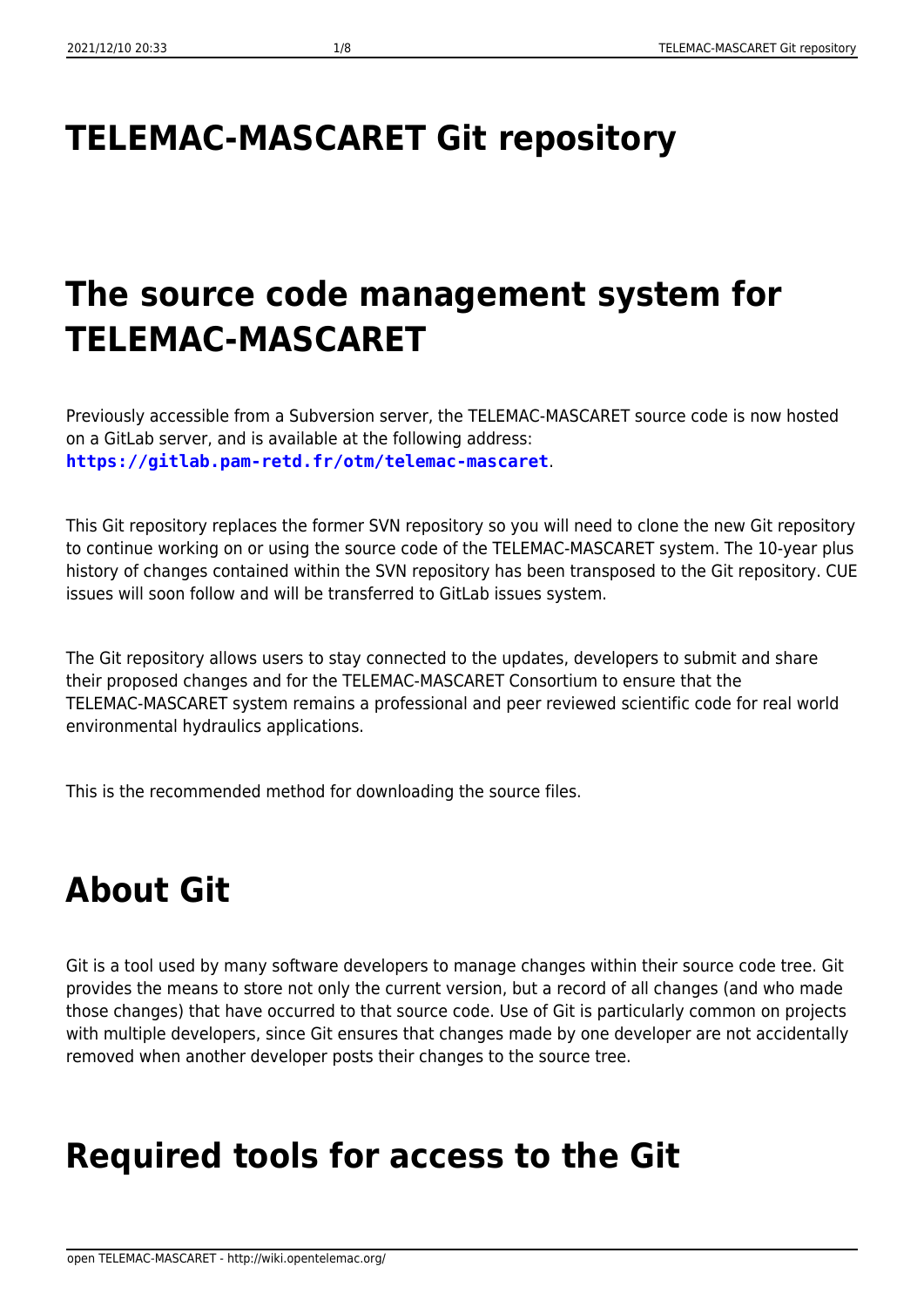## **repository**

First of all, to benefit from certain key features, you will need to install a recent version of Git (2.22.0 or over) as well as the Git LFS extension.

## **For Linux users**

To install Git and Git LFS on Linux, you can do so through the package management tool that comes with your Linux distribution.

- If you are on Fedora (or any closely-related RPM-based distribution, such as RHEL or CentOS), you can use dnf:
- \$ sudo dnf install git-all
- \$ sudo dnf install git-lfs
- If you are on a Debian-based distribution, such as Ubuntu, try apt:
- \$ sudo apt install git-all
- \$ sudo apt install git-lfs
- For more options, there are instructions for installing on several different Linux distributions on the official Git website, at **<https://git-scm.com/download/linux>**.

#### **For Windows users**

You can download and install the latest "Git for Windows" from the official website at **<https://gitforwindows.org/>**. Make sure Git LFS is checked within the Components page, and override the default branch name to main.

Other settings include the following, from which you can choose:

• To use Git from the command line and also from 3rd party software (such as Git Extensions or other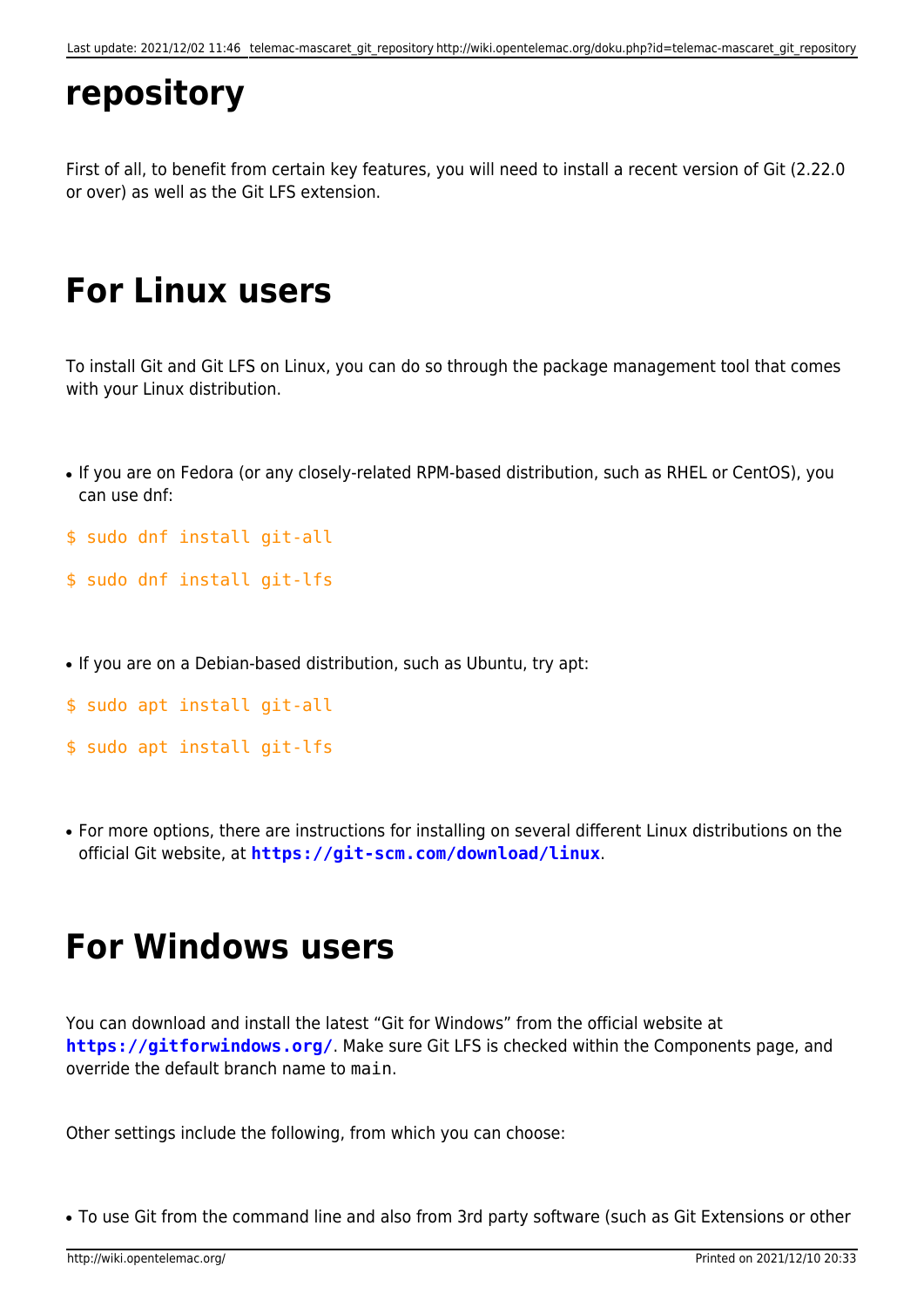GUI client) and use the OpenSSL library;

- To check-out as-is (Linux) and commit Unix-style;
- To work directly within a DOS console windows;
- To please use the git pull -rebase option (see warning below for that command);
- To use the latest Git Credential Manager Core; and
- To enable file system caching.

## **GUI client**

While it is better to learn Git through the command line, it is still recommended to use a GUI client, if only to have a better visibility of the commit history.

On Linux, we recommended **[SmartGit](https://www.syntevo.com/smartgit/)**. It is free of charge when working with open source projects and can be installed in your HOME directory, if you don't have administrator rights.

On Windows, although SmartGit can be also be used, we recommended **[Git Extensions](https://gitextensions.github.io/)**, which can be installed using a setup or as a portable application.

There are many other GUI clients, the most popular ones being **[Sourcetree](https://www.sourcetreeapp.com/)** (Windows only) and **[GitKraken](https://www.gitkraken.com/)** (Windows, Linux and macOS), however, both require an online account to use them.

## **The details of the TELEMAC-MASCARET Git repository**

As stated above, the repository is available at **<https://gitlab.pam-retd.fr/otm/telemac-mascaret>**. It provides an public access to the latest stable release of the TELEMAC-MASCARET system as well as the current development version. As such, you do not need to be a registered developer with the TELEMAC-MASCARET Consortium to get access to the source code. Of course, we welcome all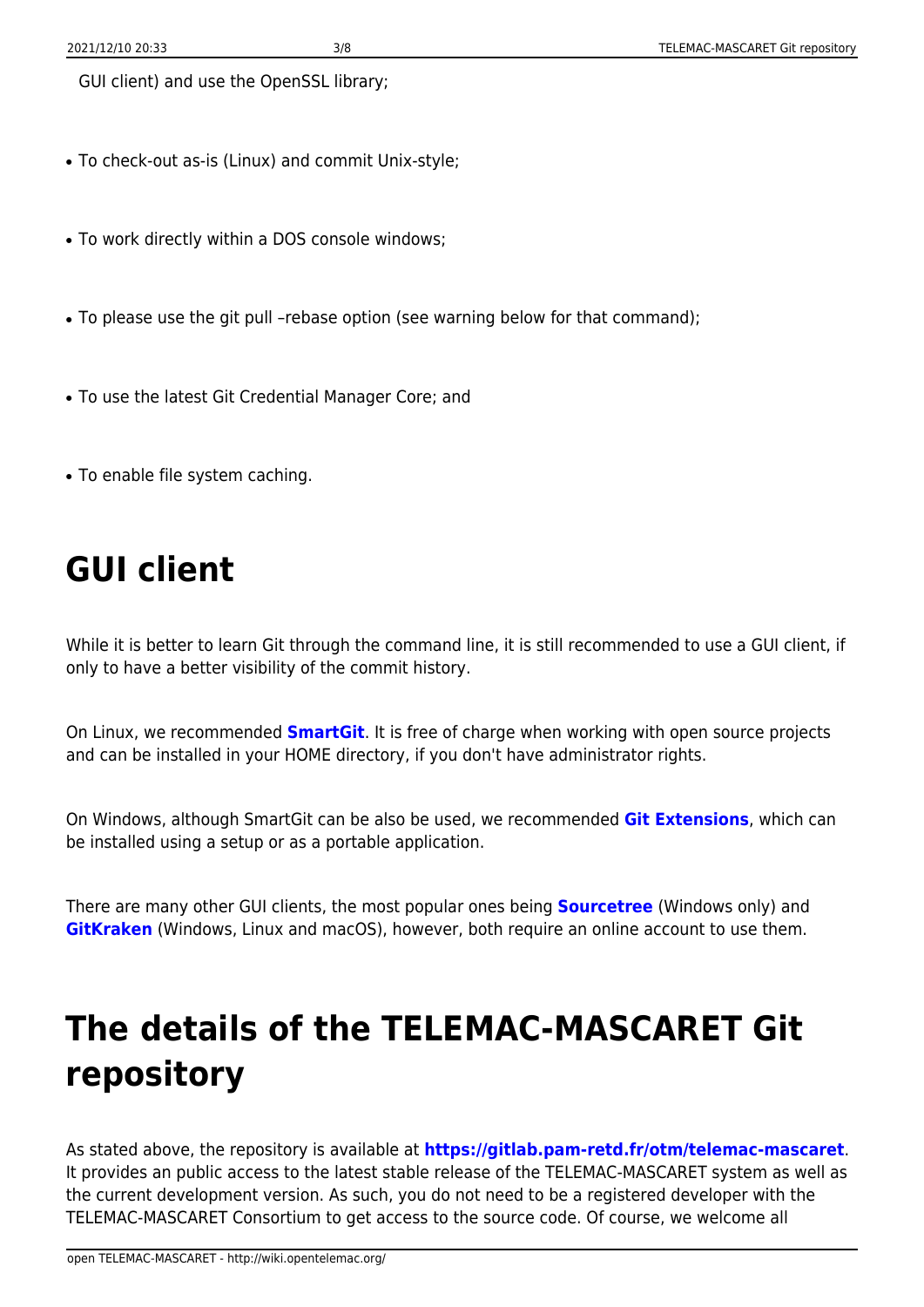developments or suggestions and if you think you can make a difference, please contact us to be part of the registered developers.

#### **Branches and tags**

- The main development activity takes place in temporary branches. Such branches are a playground for major modifications that would otherwise render the principal version of the code unusable. After the goals of such isolated developments have been achieved, validated and peer reviewed, those temporary branches are being merged back with the main branch, through a GitLab **Merge Request** (MR).
- The main branch is the place where developments are centralized. Development activity for the TELEMAC-MASCARET is relatively high, so there are often many commits, sometimes just within a few days or hours. As a consequence, any snapshot of the main you may download, is a snapshot that is not regarded as being stable and usable. It is not recommended to use the main version for any production use.
- Validated and peer reviewed releases are published officially as tags. They may be checked-out individually, mostly interesting to developers that like to compare official releases in their local development environment. The TELEMAC-MASCARET Consortium is responsible for approving validation of branches and for announcement of stable releases.

#### **Cloning the TELEMAC-MASCARET repository**

You have to "clone" a Git repository, and by default the entire repository is cloned. Options to limit the size of the cloned repository on your local system are available and provided below.

#### **Complete clone**

From a terminal:

```
$ git clone https://gitlab.pam-retd.fr/otm/telemac-mascaret.git
my_opentelemac
```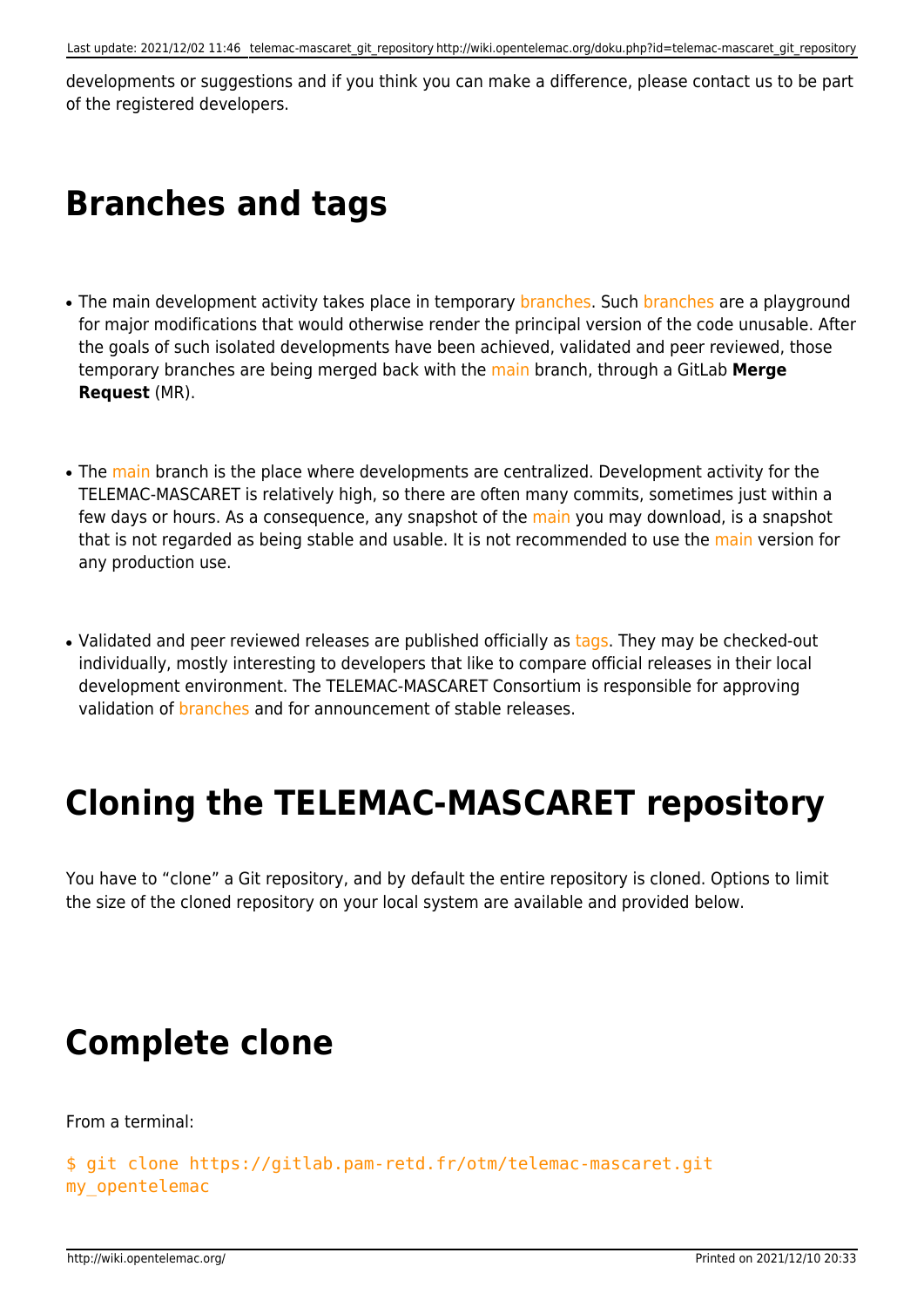#### \$ cd my\_opentelemac

The clone will be made within the directory named "my\_opentelemac"; you can name it as you wish.

## **Single branch clone**

It is possible to clone a single branch as follows:

```
$ git clone –branch feature_branch –single-branch
https://gitlab.pam-retd.fr/otm/telemac-mascaret.git
my opentelemac/feature branch
```
The disadvantage of this process is that you can no longer recover another branch within "my opentelemac" without doing a low-level manipulation on the local repository. Therefore, cloning a single branch is not recommended, unless you work in a separate directory for each branch.

#### **Shallow clone**

It is also possible to make a "shallow clone" which consists in limiting the history to a certain number of commits. For example, to retrieve the last 20 commits only:

\$ git clone –depth 20 https://gitlab.pam-retd.fr/otm/telemac-mascaret.git

However, this method is not recommended either outside of a repository submodule or a continuous integration environment.

#### **Partial clone**

Finally, it is possible to make a "partial clone" by filtering the directories, which consists in recovering only part of the Git repository. This process requires a recent version of Git as well as the presence of a filter file on the system repository.

For TELEMAC-MASCARET, such file has been included on the repository that ignores the examples. Other filter files can be added upon request. The Git command is as follows:

```
$ git clone –sparse –filter=sparse:oid=main:.gitfilterspec
https://gitlab.pam-retd.fr/otm/telemac-mascaret.git my_opentelemac
```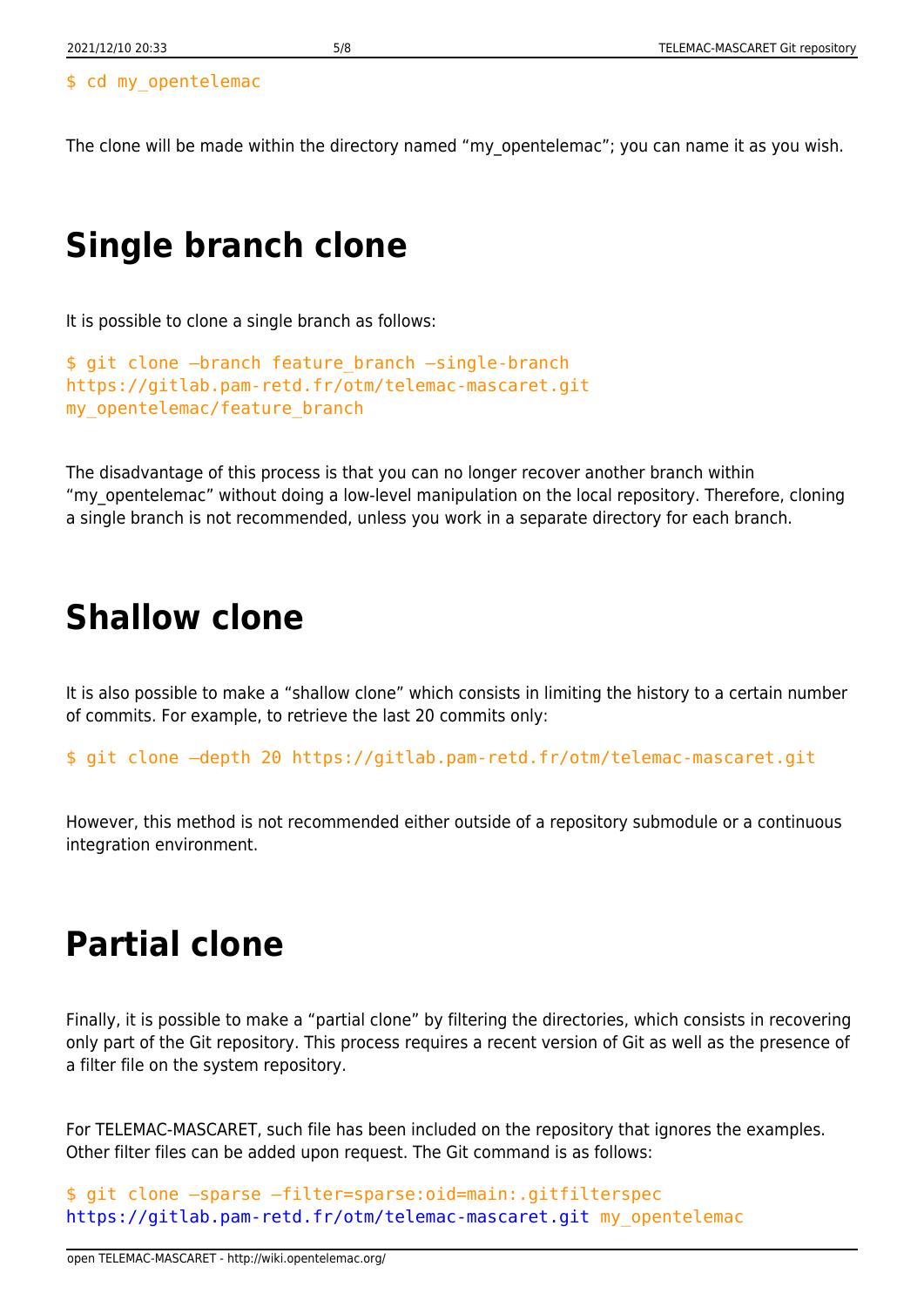- $$$   $\Box$ cd my opentelemac $\Box$
- \$ git config –local core.sparsecheckout true
- \$ git show origin/main:.gitfilterspec » .git/info/sparse-checkout
- \$ git checkout main

The above list of commands is quite heavy as Git is not at all intended for partial clone, but it works.

#### **Cloning the repository – GUI users**

All GUI clients provide a clone command located under the main menu, for example in "Repository > Clone" for SmartGit, or "Start > Clone Repository…" for Git Extensions.

Most interfaces provide you with direct access to single branch and/or shallow clone. You can do a partial clone using the command line description above.

## **Continuing with the TELEMAC-MASCARET repository after a clone**

After the clone finished successfully you have a full-blown development version of the entire TELEMAC-MASCARET system.

Before you can use it you must configure and compile the system on your computer. Please see the corresponding article on how to do this.

#### **Developer access to GitLab**

People who requested a developer access should all have received an e-mail to access the GitLab server when their account was created.

If the identifiers are not necessary to clone the repository, since it is public, it is obviously not the same to modify it. Access rights are required through a two-factor authentication (2FA). Both authentication factors are required every time you log on to GitLab [\(https://gitlab.pam-retd.fr/\)](https://gitlab.pam-retd.fr/), a web server maintained by EDF R&D and connected to its Git repositories, including the TELEMAC-MASCARET repository.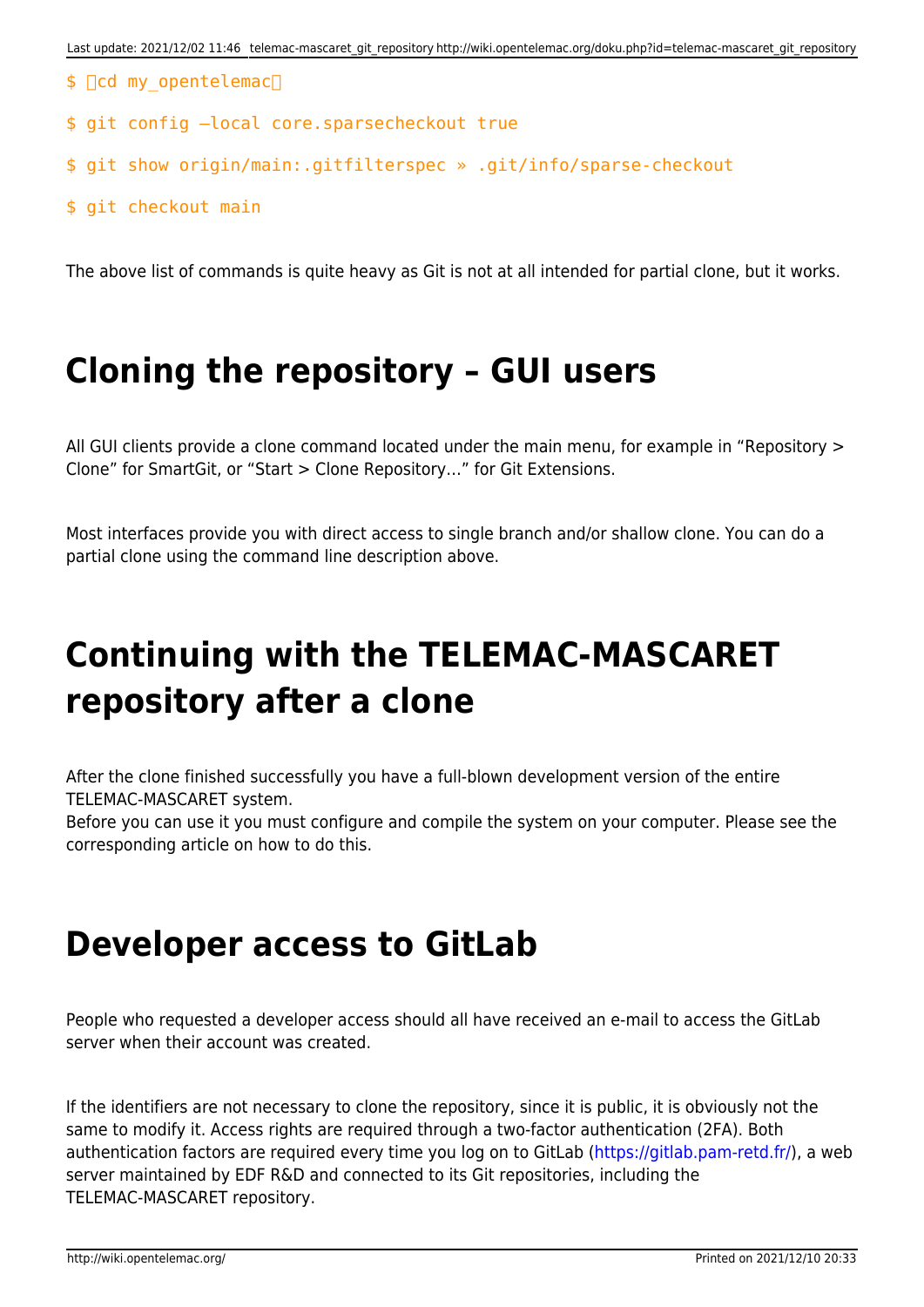The first level authentication factor is your GitLab username and password. The second level factor is a code that is generated through an OTP (One-Time Password) application that you have to install on another device, such as your phone. Such applications include FreeOTP or Microsoft Authenticator, but many other are available for Android and iOS.

Fortunately, this OTP is only necessary when accessing the GitLab web page. But when working with Git, the access is stored locally on your system in the form of a personal "access token".

To generate this token, you need first to connect to the GitLab web interface. On that occasion, you will need your GitLab username and password as well as the OTP code. Once logged on, the access token is available through "Edit profile", selecting "Access Tokens".

You must then generate the access token by filling in a name (of the application that uses Git, for instance) and making sure that you have checked "read repository" and "write repository" at least.

Then click on "Create personal access token" for the key to appear at the top of the page: note it down, copy/paste it, keep it, as you will lose it once you leave the web page.

#### **For Linux users**

In order to avoid entering the token each time you push to the repository, you need to enter the following command to store your credentials:

\$ git config –global –credential.helper store

Then, the token is to be written to  $$HOME/$ .git-credentials, in the following form:

https://oauth2:TOKEN@gitlab.pam-retd.fr (of course replacing TOKEN with your own token)

From here you can work.

#### **For Windows users**

Since Git Credential Manager Core should have been enabled through the Git setup, storing your credentials requires only to enter the token once and for all, for example when cloning the repository (or later on, when doing a push):

\$ git clone https://oauth2:TOKEN@gitlab.pam-retd.fr/otm/telemac-mascaret.git my\_opentelemac